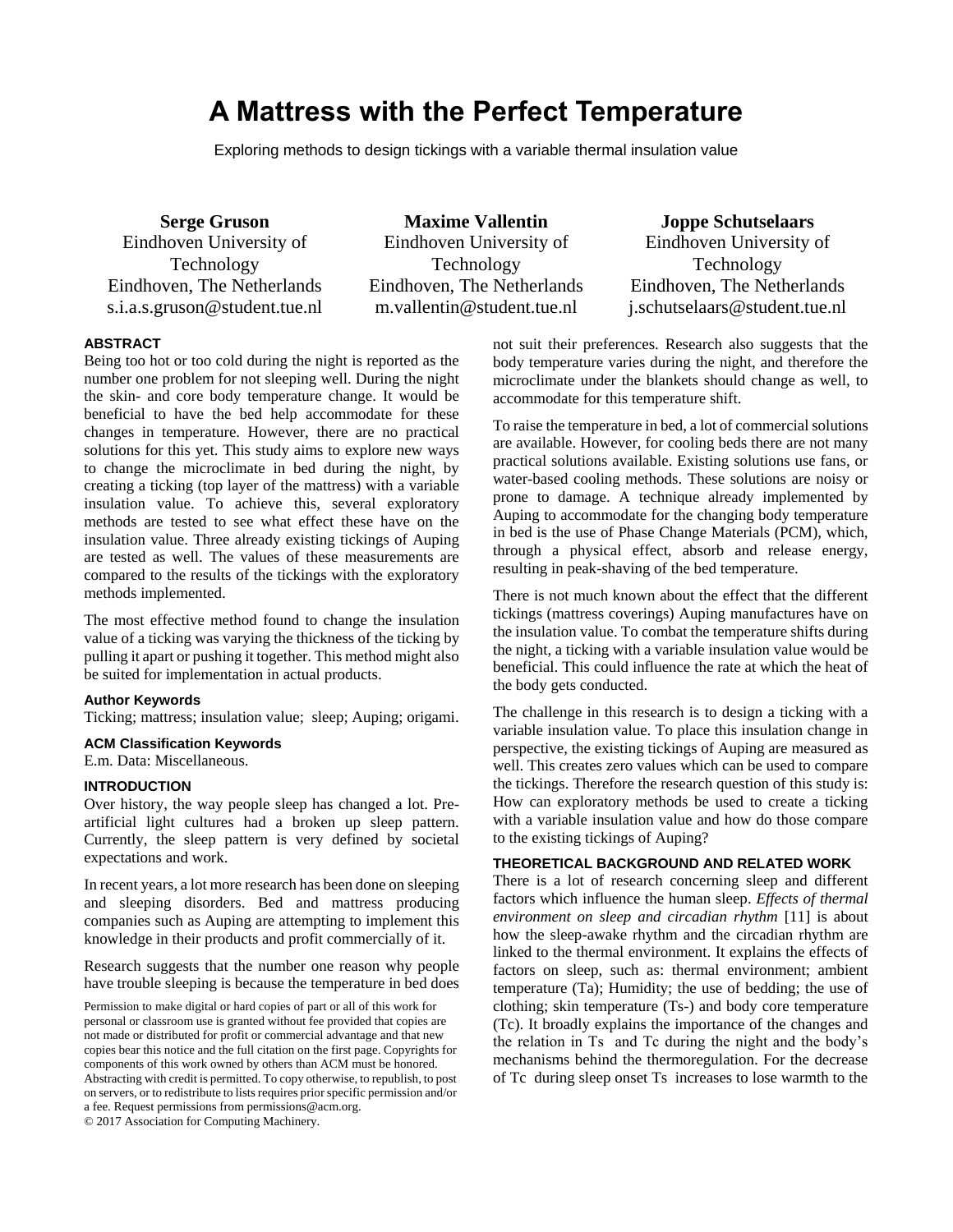environment. Therefore it would be ideal if the mattress conducted the heat flow better during sleep onset.

*The effects of high and low ambient temperatures on human sleep stages* [6] explains the effects of different ambient temperatures on the different sleep stages and shows in which sleep stages thermoregulatory mechanism of the body is the strongest. It shows that during REM sleep this mechanism is less active. During this stage a ticking with a variable insulation value would be ideal, to partly take over the body's thermoregulation mechanism.

*The effects of fabric for sleepwear and bedding on sleep at ambient temperatures of 17 C and 22 C* [16] treats the effects of different fabrics, sleepwear and bedding on the human sleep at different temperatures. It showed significant differences in sleep onset, related to the use of different materials. It also showed that the ambient temperature had an effect an on the percentage duration of the different sleep stages.

This research, *A study on the thermal comfort in sleeping environments in the subtropics—Measuring the total insulation values for the bedding systems commonly used in the subtropics* [10], also focusses on measuring insulation values of bedding. This research is more elaborated, as it also takes things in account such as: 'percentage coverage of body surface area by bedding and bed'. It also focusses on getting absolute data instead of relative data. In this research, there was also made use of an environmental chamber and there were also no real test-persons during the research.

*Circadian and homeostatic regulation of core body temperature and alertness in humans: what is the role of melatonin* [9] is about the role of melatonin in the regulation of core body temperature. Figure 1 clearly shows the drop in Tc which is spoken about before. Figure 2 shows the relation between Tc and the melatonin levels in the body. It shows that during sleep onset, when Tc decreases, the melatonin levels strongly increase to help induce sleep.

As can be seen in the papers and patents below, there already exist several methods of cooling fabrics. The shown methods are applied in car seats and astronaut garments [8], [20].

These use either air cooling, water cooling or a combination of both. A downside of applying these methods to mattresses is that it is necessary to constantly have a motor and/ or fans turned on. This is environmentally unfriendly and it makes noise, which can reduce the quality of sleep. Therefore a quiet solution without the necessity of a constant power supply is a matter which needed research.

# **DESIGN PROCESS**

At first the three existing tickings manufactured by Auping were measured to see how these tickings would compare to each other. The results of these measurements are described under 'Findings', however, those results were already used during the process of designing new, exploratory, modified tickings. These results gave an insight about which tickings

would be suitable for which exploratory method. That is why these results are shown here as well (figure 1).



**Figure 1. Average heating up times of the existing tickings of Auping**

#### **Explorations**

During the research we have done explorations with nitinol, a peltier element and different kind of ventilation holes. However, these methods were not suitable as an insulation changing method for tickings because of practical reasons. These explorations can be found in the process booklet in the appendix.

#### **Origami with holes**

In the design of the ticking with implemented origami layer, a combination of two insulation changing methods is used. The method is variable, because the origami can be folded flat or closely together, which transforms the structure of the paper (see figure 2).



**Figure 2. An impression about the air flow through the origami in two states.**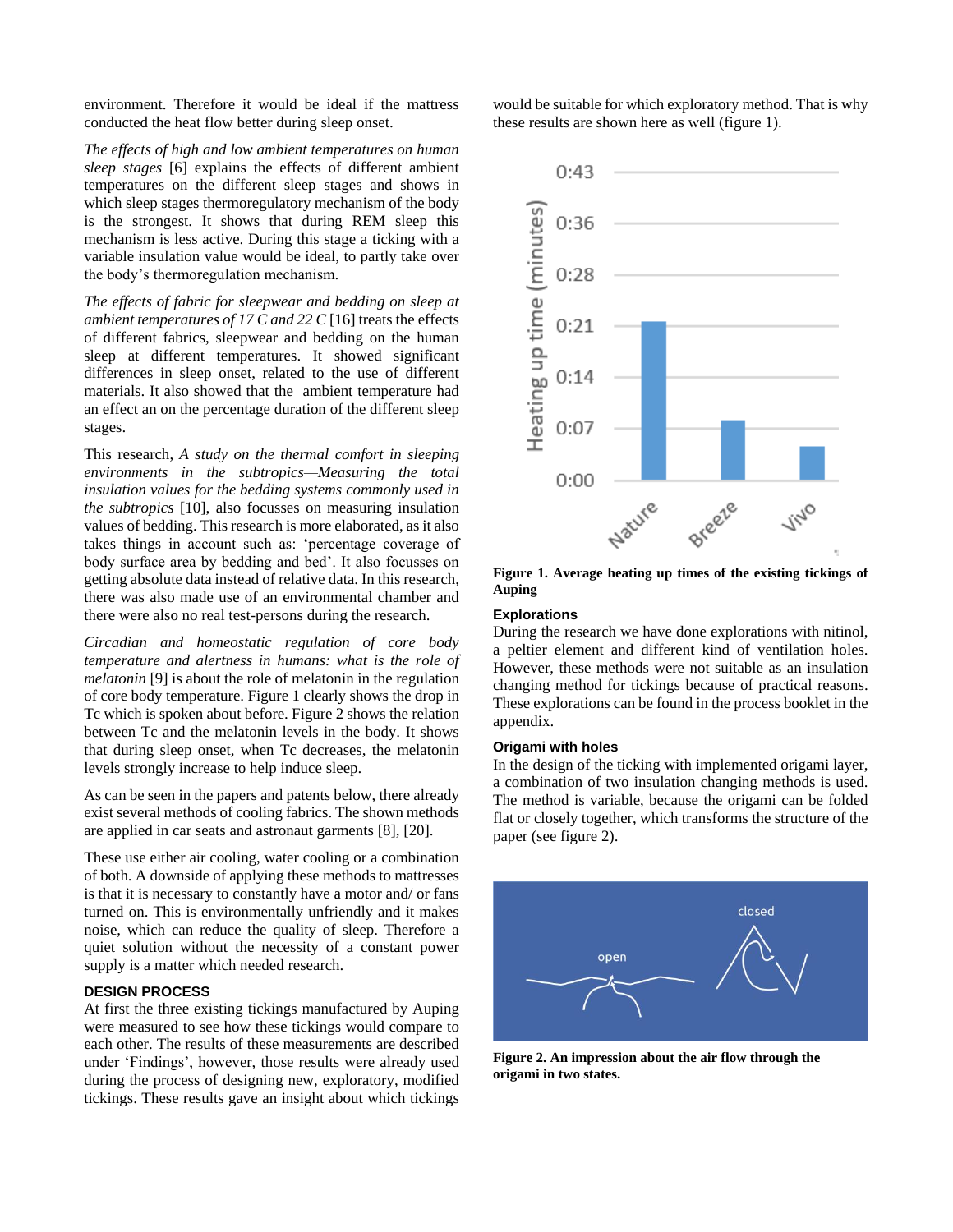We wanted to develop a method that could regulate the heat convection. If convection can be stopped, the measured insulation value will go up in the used setup. If there is a good convection, the measured insulation value will go down.

Because of the placement of the holes in the origami, on the flat areas and not on the folds, the air has to travel a longer way before it can continue to flow to the other side of the ticking. By placing the holes on the folds, it would probably result in a faster heating up of the ticking. By changing how closely the origami layer is folded together, the orientation of the ventilation holes changes, and the amount of air that is trapped inside the ticking changes as well. Presumably the tickings with the origami layer folded flat would have a lower insulation value than if the same tickings would have the origami layer folder up (figure 3).



**Figure 3. Ticking folded open, showing the origami layer folded up.**

Besides that, air has a much higher insulation value than polyether. This means that when the origami is folded closely together, air chambers appear that get filled with extra air, which causes the ticking to be a better insulator.

That is why this method was tested with the vivo ticking, the vivo apparently is, based on our research, the worst insulator. With implementing said method, it should be possible to increase the insulation value.

## **Vivo with structure changing threads**

With this design it was the goal to research the effectivity of the method to change the amount of material the heat had to travel through. The insulation value of a material is dependent on the amount of matter that is there. Two samples of the same material with different thicknesses have different insulation values. The thicker sample insulates probably better than the thinner sample.

This design is variable because the structure of the ticking can be changed by pulling threads that are woven through the layer of climawatt material. When the threads are pulled, the layer of climawatt gets pushed together and the sample gets thicker. If the threads are not pulled, the sample would probably act similar to an unmodified Vivo ticking. This

method is tested in the Vivo ticking because it would be increasing the insulation value and the Vivo had the lowest insulation value judging from our research.

#### **Nature with ventilation tubes**

The insulating properties of a material can also be reduced if the hot air flow gets redirected better. In this design the effectivity of passive ventilation was tested to redirect the heat flow and to change the insulation properties. This was done by implementing ventilation tubes with holes in them in a ticking, with the tubes ending outside of the sample on the sides.

 This design is variable because the ventilation tubes are able to be opened and closed. This method is implemented in the warmest ticking, the 'Nature', because it is expected that the ventilation tubes will cause the ticking to insulate less well if the air can move freely. When the tubes are closed, convection is blocked and there is more stagnant air which will probably insulate better than the unmodified Nature.

#### **Nature tested under different pressures**

The thermal conductivity of air is a lot smaller than the other insulating material in the ticking; polyether, so when there is less stagnant air in the ticking, it will insulate badly.

For this design we have made a construction that can hold the ticking loosely but also press it densely together for the other test. In this way the amount of air in the ticking can be controlled and make the design variable. By pressing the material together, the insulation value will become lower. That is why the Nature was used, since normally this ticking insulates the best.

## **STUDY SETUP**

The goal of this project is to create a ticking with a variable insulation value and to judge those variable tickings it was necessary to create a frame of reference. This frame of reference is created a by researching if there was a difference measurable between the existing tickings of Auping. A substantial difference was found. The heating up time of the best insulating and worst insulating ticking were used as a reference to assess the newly designed tickings with a variable insulation value.

After the heating up times of the unmodified Auping tickings were found, this information could be used to design the new variable tickings. After these were created, they could be measured and placed in perspective using the created frame of reference. It was chosen to work with the heating up time of the tickings instead of the absolute insulation value, because the measurement setup to measure heating up times was easier to realize and in the design process the heating up time is a more workable unit than the insulation value.

## **Goal of the measurement setup**

The goal of this study is to get insight in the difference in heating up time of various tickings. The goal of the measurement setup is to get data on how long it takes for the testable materials, the tickings, to warm up from 28 degrees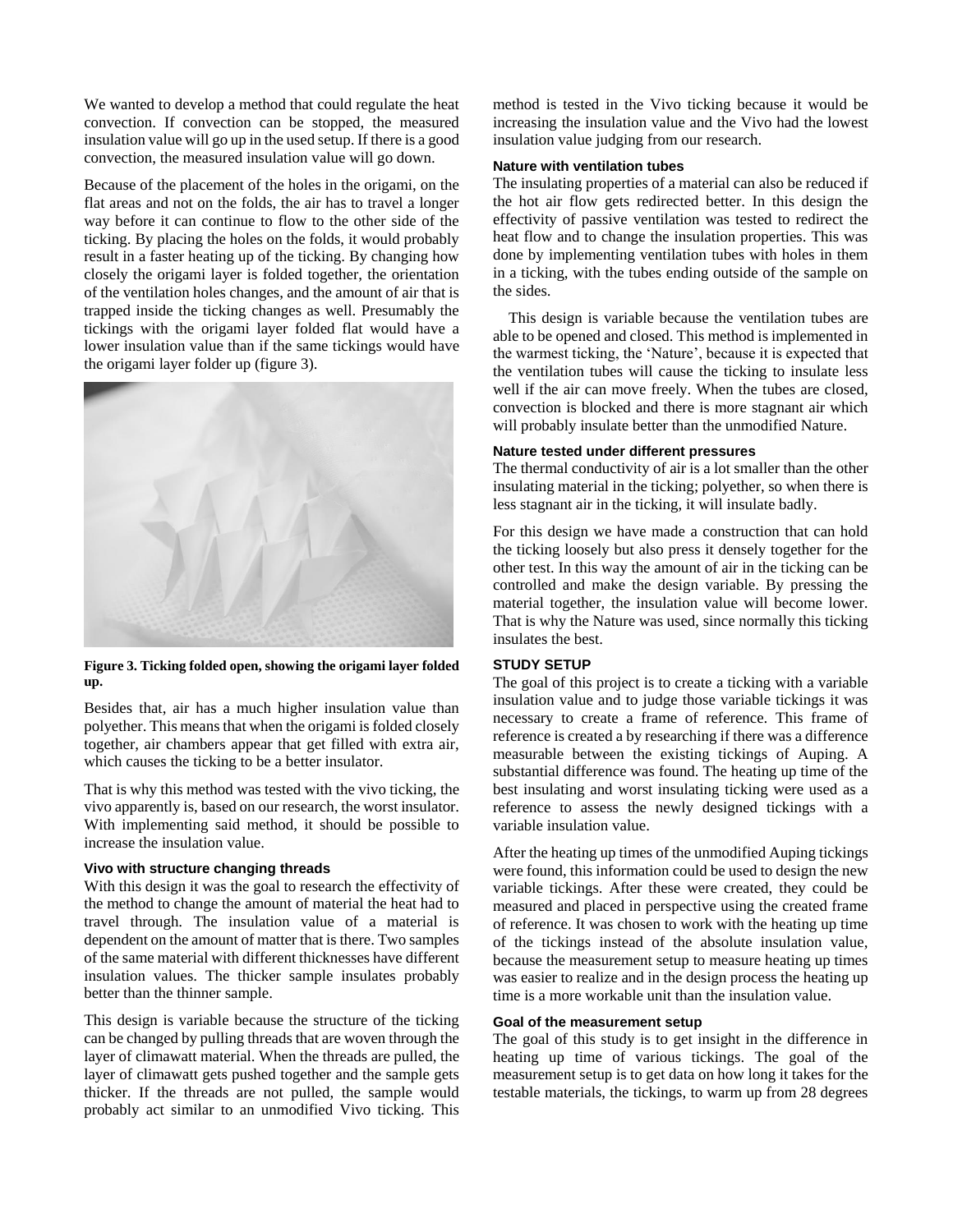Celsius to 33 degrees Celsius by a climate chamber of 40,5 degrees Celsius.

## **Testable materials**

The materials that were tested in the setup were three unmodified tickings and three modified tickings. All tickings that were used were manufactured by Auping, there were no tickings tested of other manufacturers. The samples of the materials were 15 by 15 cm.

Auping has three main types of ticking. These have the names 'Vivo', 'Breeze' and 'Nature'.

The Vivo ticking is designed for temperature stabilization and has an outer layer of 40% Tencel and 60% polyester. The filling consists of a 6,5 mm thick '3D-knitting', 1 cm of polyether and 200 gr/m2 'climawatt' and it has a phase changing material (microencapsulated paraffin) finish. This phase changing material (PCM) is meant to stabilize the temperature.

The Breeze ticking is designed to be cooler than the other tickings and is essentially the same as the Vivo ticking, but does not contain the climawatt material and the PCM. It has an outer layer of 40% Tencel and 60% polyester. Inside is 6,5 mm thickness of 3D-knitting and 1 cm of polyether.

The Nature is designed to be warm and the ticking has an outer layer of 70% cotton, 15% polyamide and 15% viscose. Inside it has 600 gr/m2 50% wool, 45% polyester and 5% of wild silk.

Based on the measurement results of the unmodified tickings, for each exploratory method the best existing ticking was chosen to implement the method. For example, if it was expected that the exploratory method would result in a lower insulation value, the existing ticking with the highest insulation value was chosen to implement this method.

In the 'Nature' ticking, ventilation tubes were implemented. These tubes were made of plastic straws with a diameter of 4 mm. Over the length of the tube every 2 cm a hole was cut out, for ventilation purposes. The end of these tubes could be closed with tape in the test to see what kind of effect that had. This ticking is called the 'Nature with ventilation tubes'.

In one 'Vivo' ticking a layer of origami was placed. This layer was made of 80 grams paper and a herringbone pattern was used to fold the paper. This resulted in a structure that could expand and contract almost in a horizontal plane. On the flat areas of the structure, ventilation holes were made of 4 mm diameter. This ticking is called 'Vivo with origami'.

In another 'Vivo' ticking, the layer of climawatt material was cut into strips of 3 cm. Through those strips, woolen thread was woven every 3 cm which could pull together the climawatt material. This changes the structure of the ticking. This ticking is called 'Vivo with structure threads'.

## **The setup**

For the measurement setup we used a climate chamber (figure 4), an insulating hood (figure 4), two temperature sensors (figure 5), and a container to hold the testable material (figure 6). This was arranged as in the diagram (figure 7).



**Figure 4. The insulating hood attached to the climate chamber.**



**Figure 5. One of the used temperature sensors**



**Figure 6. The brace that hold the testable material. Sensors are attached as well.**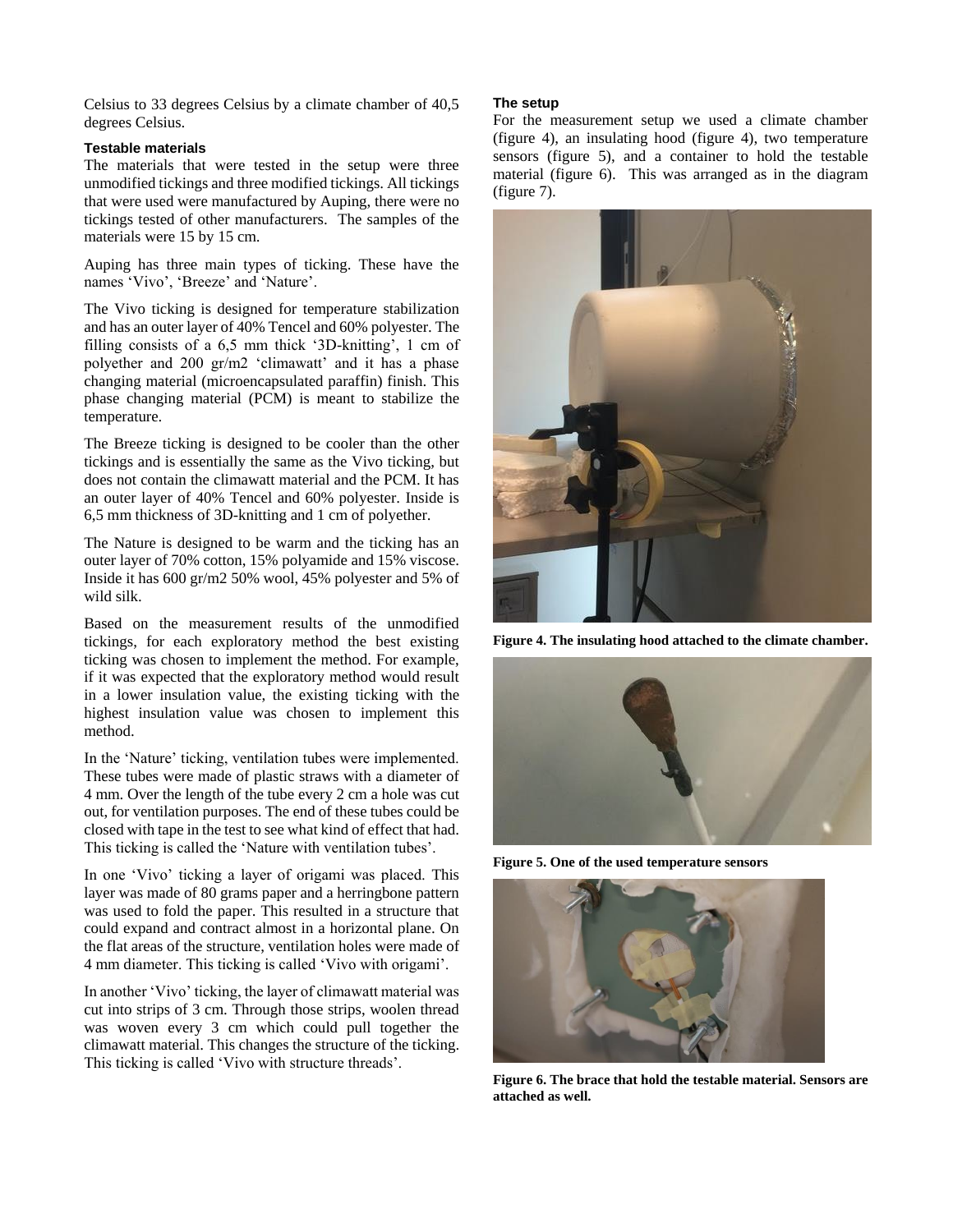

**Figure 7. A diagram of the measurement setup, section view. In a hole in the climate chamber a tube is fitted, with the testable material attached to the end. On both sides of the material temperature sensors are placed. An insulating hood is placed over the outside to make sure the measurements are not influenced by the outside.**

The climate chamber used is a Weiss type SB111, designed for precise temperature control. The used temperature sensors had a sensitivity of  $17,63 \mu V/(W/m2)$  with a correction factor of  $0,0220 \ (\mu V/(W/m2))$ <sup>o</sup>C. The temperature sensors were connected to a Squirrel SQ2020 Series Data Logger, which sent the data of the temperature over time to the computer.

The insulation hood consisted of two buckets, one small and one big, inside each other. Between those buckets there was a layer of PUR-foam for insulation purposes. In the hole of the climate chamber a piece of plastic tubing was fitted, with a piece of rubber to make it airtight. At the end of this tubing there was a wooden brace with wing nuts to hold the testable material. The insulation hood was placed over this brace to make ensure no significant influence from the outside. There were magnets fitted in the hood to attach it to the side of the climate chamber. Around the edges it was taped to make sure no air would flow through.

#### **Procedure**

Firstly, in the setup three unmodified Auping tickings were tested. These are called 'Breeze', 'Vivo' and 'Nature'. Following that, three modified tickings were tested, in two states (open and closed). At last we also tested with one unmodified ticking, the 'Nature', what influence it had to pack the material very densely together compared to it being very loose.

There exist several methods to measure the insulation value of a material. Because tickings consist of a combination of different materials, a method using a probe could not be used. The used method, is better suited for the purpose of this research. It does not give an absolute insulation value, but allows the tickings to be compared to each other accurately.

First, a temperature sensor was placed on the inside of the climate chamber, close to the hole in front of which the tickings were placed. This sensor gave clear data about the inside temperature, to make sure it was consistent during measurements.

Second, the hole in the climate chamber was closed from the inside with a stopper. This ensured the climate chamber could not cool down during the preparation of the measurements and the ticking would not heat up before the measurement was started.

After that, the climate chamber was warmed up to 40,5 degrees Celsius, this temperature is significantly higher than room temperature and is close to the maximum temperatures that naturally occur in bed. 40,5 degrees gave enough difference in temperature from room temperature to analyse the difference between the tickings, but ensured that the measurements would not take longer than 50 minutes, which was practical.

Following-up, the sample of the material was placed between the brace and screwed down with a constant thickness of two centimeter. This was done to make sure the thickness of the ticking wouldn't influence the measurements.

This brace was subsequently attached to the hole in the climate chamber from the outside. On the ticking on the outside, a second temperature sensor was placed.

Thereafter, the insulation hood was placed over the brace and material against the side of the climate chamber, making it a closed environment. The small gap between the hood and the climate chamber was closed with tape, to prevent airflow. A tripod was placed beneath the insulation hood to keep it in its place.

To start the experiment, the stopper on the inside of the hole in the climate chamber is removed, and at that time, the measurement starts.

After a temperature of 35 degrees Celsius on the coldest side was accomplished, the measurement was stopped. The stopper was placed back in the hole so the climate chamber would not cool down during removal of the brace with the material and during the placement of a new sample.

The modified tickings have two states, one in which they presumably would have a higher insulation value, and one in which this would be lower. Both states were tested three times. The existing tickings of Auping only had one state which was measured three times.

All tickings were oriented so that the side that normally faces the body was faced towards the climate chamber. At last we also tested with one ticking, the 'Nature', what influence it had to pack the material very densely together compared to it being very loose. This was done by screwing the brace, in which the material was placed, more closely together, which resulted in a thickness of the ticking of 0,5 cm, and a second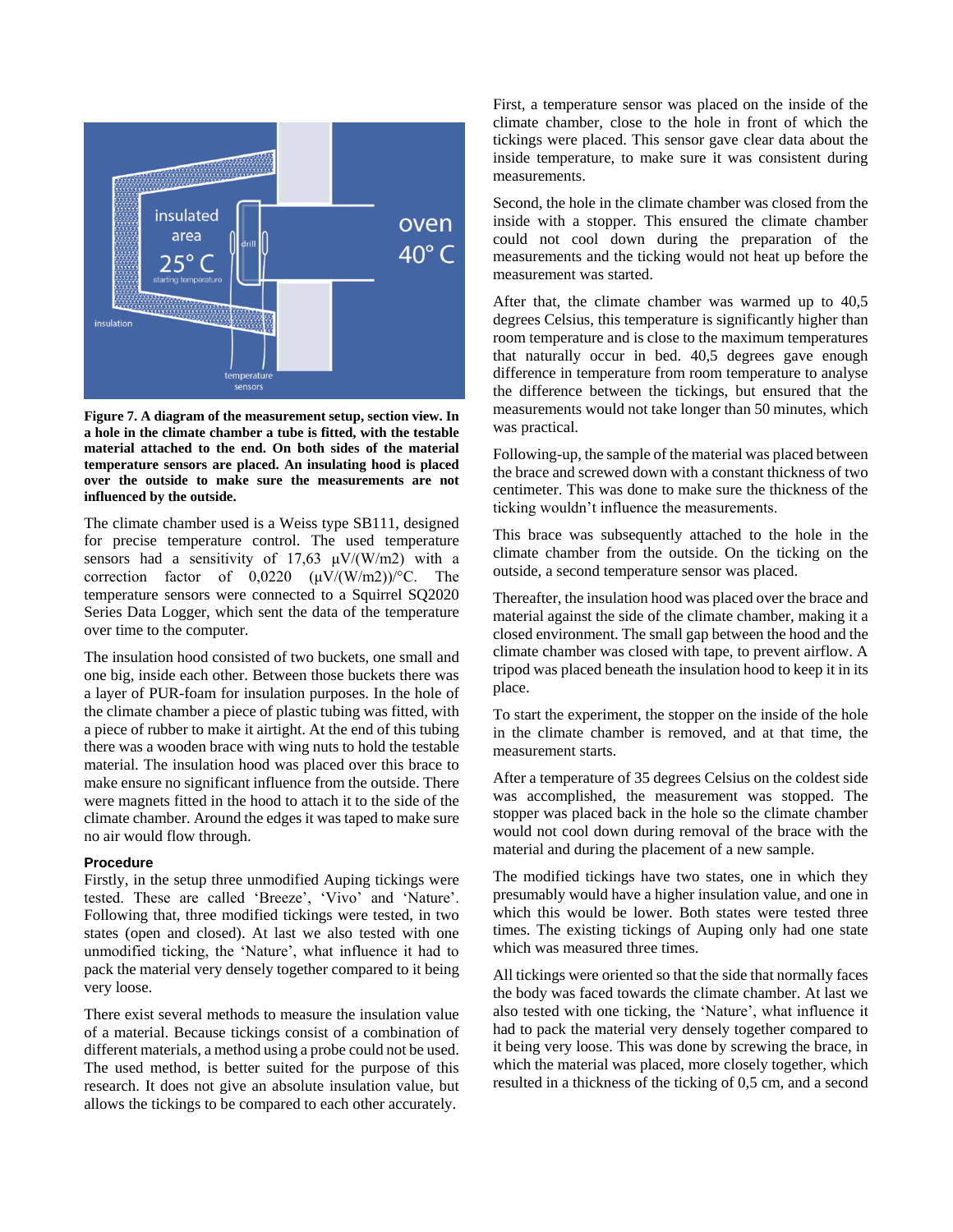time the opposite was done by screwing the holder very loosely, resulting in a thickness of the ticking of 2,8 cm.

#### **Analysis**

To analyse the gathered data, a file has to be exported to an excel sheet. This results in a file with a single column, so the data has to be parsed. Subsequently, the data has to be identified as numbers, since this does not happen automatically. From the data a line graph is created that gives an overview of how the tickings had heated up over time. The general shape all measurements show is a line that starts steeply sloping, and loses its steepness, approaching an asymptote at 40,5 degrees Celsius. Three measurements of each ticking are done, if one of those measurements is not consistent with the other ones, an extra measurement is performed.

The measurement of the ticking that started at the highest room temperature, was chosen as starting point of the other measurements (point A) (see figure 8). The measurement that was stopped at the lowest temperature, was chosen as the ending point of the other measurements (point B) (see figure 8). In this way, the time it cost to heat up the tickings can be compared. The time measurements of the unmodified tickings of Auping are used as reference points. With those measurements the times of the modified tickings can be placed in perspective. The gathered data was placed in a bar chart to give a clear overview of the times it costs to heat up the tickings and how those compare to each other. (see figure 9).



**Figure 8. How the measurement data is cut to make sure the starting and ending point are the same.** 



**Figure 9. All measurements placed in a bar chart.** 





**Figure 10. Average warming up times of the tickings in a bar chart.**

## **FINDINGS**

In the graph (figure 10) you can see the average heating up times of the tickings. The first three bars are the data from the unmodified tickings. These results were used as a frame of reference to judge how the variable tickings performed. The other bars in the chart are the results of the modified tickings in two states. The last two bars show the results of the 'Nature' ticking tested with two different amounts of pressure applied to the material.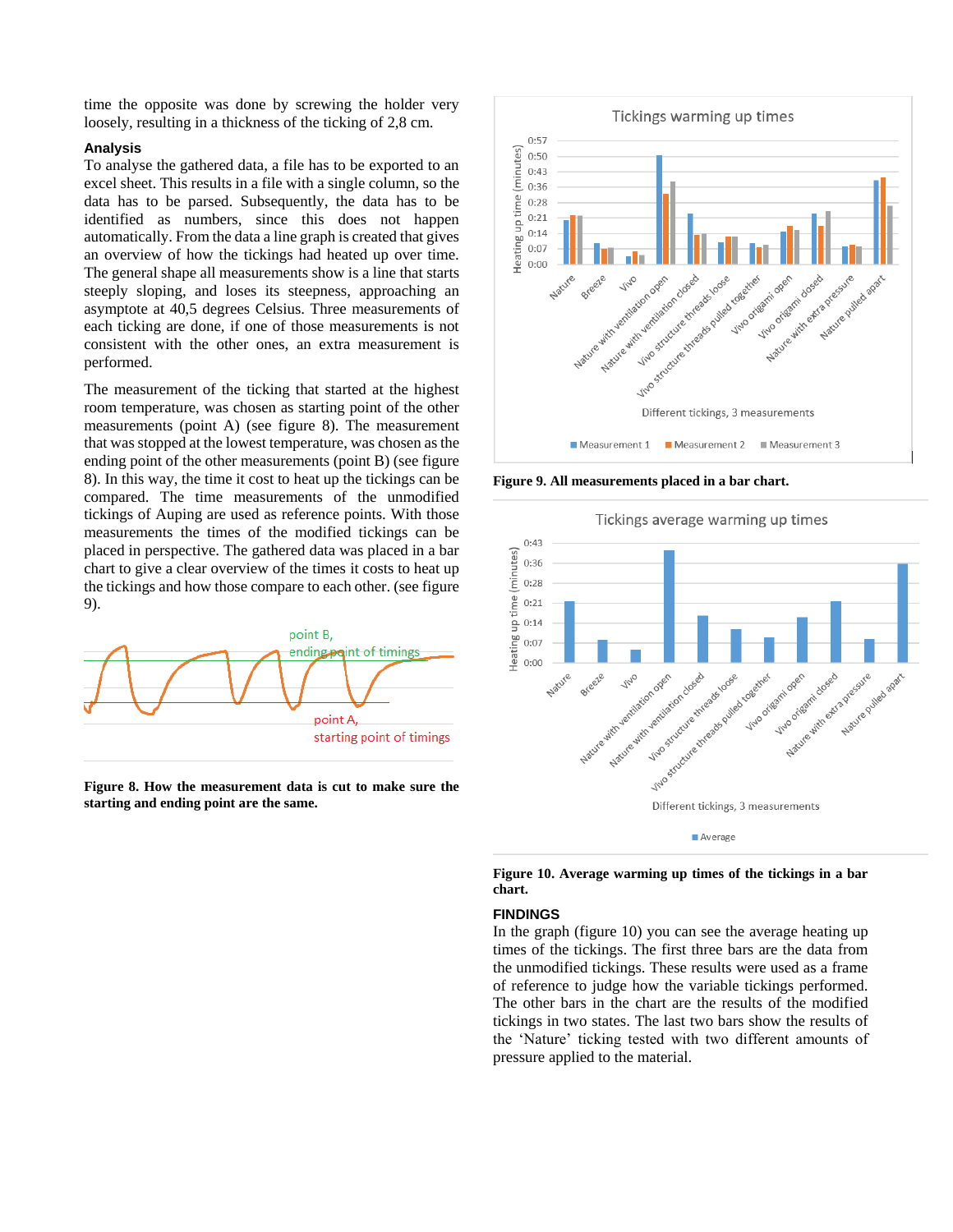## **Existing tickings**

From the existing tickings there is noticeable difference between the 'Nature', the 'Breeze' and the 'Vivo'. The measurement of the 'Nature' is the most noticeable, with a long heating-up time compared to the 'Breeze' and the 'Vivo'. It has a heating-up time of 22 minutes and 12 seconds. The 'Breeze' follows with a heating-up time of 8 minutes and 21 seconds and the 'Vivo' takes the shortest time to heat up: 4 minutes and 50 seconds. The 'Breeze' and the 'Vivo' show a measurable difference, but the difference is not significantly big.

#### **Nature with ventilation tubes**

The 2 measurements of the 'Nature' with the ventilation either opened or closed show a significant difference. The 'Nature' with the ends of the tubes open showed an average time of 40 minutes and 46 seconds before the equilibrium was reached. The same ticking, but with the ventilation tubes closed took a time of 17 minutes and 11 seconds. This is a difference of 23 minutes and 35 seconds. The already existing 'Nature' takes a time of 22 minutes and 12 seconds, which is in between the two states of the modified 'Nature'.

## **Vivo with structure threads**

The modified 'Vivo' shows a higher warm-up time than the already existing ticking in both of its states. The difference between the 2 states of the 'Vivo' with structure thread is small. The 'Vivo' structure with threads loose shows a warmup time of 12 minutes and 7 seconds. The 'Vivo' structure with threads pulled together shows a warm-up time of 9 minutes and 14 seconds. The normal 'Vivo' had a warm-up time of 4 minutes and 50 seconds, which is lower than both of the measurements of the modified ticking.

## **Vivo with origami**

When the origami is folded open, close to being flattened out, the warm up time is 16 minutes and 50 seconds. When it is folded together it shows a significant difference with a warm-up time of 22 minutes and 8 seconds, which is similar to the unmodified 'Nature'. The unmodified Vivo has a warm-up time of 4 minutes and 50 seconds, which is lower than both of the measurements of the 'Vivo' with origami.

## **Nature with a difference in pressure.**

The 'Nature' was also tested with different amounts of pressure applied to it, which caused the thickness of the ticking to change. With a thickness of 0,5 cm the warm-up time was remarkably lower than the normal 'Nature', namely: 8 minutes and 37 seconds. With the 'Nature' pulled apart to a thickness of 2,8 cm the warm-up time was 35 minutes and 44 seconds. With the normal pressure applied and a thickness of 2,0 cm the warm-up time was 22 minutes and 12 seconds, which is in between the warm-up time of the other two measurements.

# **DISCUSSION**

# **Existing tickings**

A big difference was measured between the 'nature' and the two other tickings, the 'breeze' and the 'vivo'. The insulation values of the 'breeze' and the 'vivo' are close to each other, this is most likely due to their similar structure. The structure of wool insulates better than the structures of plastic materials.

#### **Nature with ventilation tubes**

#### *Interpretation of the results*

It is surprising to see that the measurement with open ventilation tubes insulates a lot better than when the tubes are closed. This could be due to our measurement set-up.

The big difference was measured consistently during different measurements, but with the measurement setup we could not discover the causation of this big difference. It could be caused by the air in the tubes heating up and leaving through the ends of the tubes, which causes the air around the ticking to also heat up, instead of only the ticking heating up. This may have resulted in the huge difference in results of the 'nature with ventilation'.

## *Limitations*

In our measurement set-up we were not able to measure the direction of the heat flow in a ticking. The amount of heat which escaped through the tubes was not possible to measure in the setup. Therefore we were not able to quantify the effectiveness of the tubes.

## **Vivo with structure threads**

#### *Interpretation of the results*

It can be seen that the 'vivo with structure threads' gave results which are relatively close to each other in both states, open and closed. It is surprising, however, that the structure when the wires are pulled have a lower insulation value than when the wires are loose. This could be because when there is more material in the same place, there is less room for air. This would mean that it would be more effective to put more air into materials with this kind of structure than to make this structure denser, in order to create a higher insulation value.

# **Vivo with origami**

#### *Interpretation of the results*

It can be seen that the 'vivo origami' give results which are relatively close to each other in both states, open and closed, similar to the vivo with structure threads. There is however, a difference which can be measured consistently.

#### *Limitations*

During this research only one origami structure, the herringbone pattern, is measured. Other structures have not been measured and could result in different findings.

#### *Speculation*

It could be possible that when other patterns, other materials or when the filling of the ticking is attached to the origami, the insulation value could change even more and result in a greater effect.

Origami has a lot of potential, because the created structures are relatively strong keeping in mind the amount of material that is used. In the future it could potentially be combined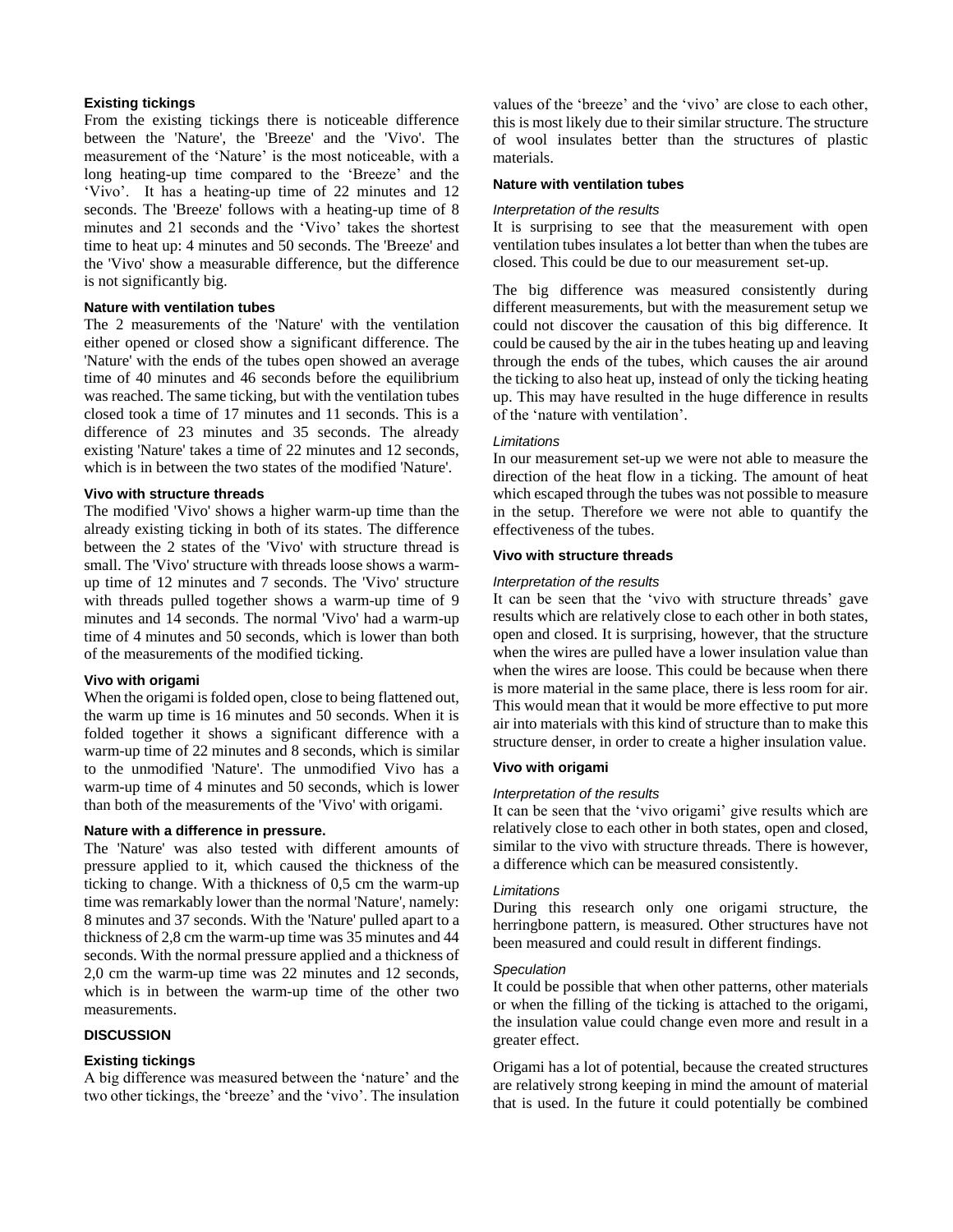with other methods, so that the effect of both methods can be improved.

## **Nature with a difference in pressure**

## *Interpretation of the results*

There is a huge difference in insulation values when comparing both states of the ticking. The effect is as desired, it reached the result of the best insulating existing ticking and almost the result of the worst insulating existing ticking. It can be seen that when more air is trapped inside the structure, the insulation value increases. We have tested the effectivity of this method and it can be seen that with a relatively small pressure difference, only about a centimeter, the insulation value doubles.

## **Limitations of the research**

## *Consistency*

For the measurements, samples of approximately 15 x 15 cm were cut out of the tickings. These samples each gave consistent results. What was not tested is whether or not the whole surface area of the ticking gave consistent values, or if for example stitched areas or the upper part had a higher insulation value than the lower part of the ticking.

## *Humidity*

During the performed measurements, the humidity of the environment was not taken into account. The humidity could influence the measured insulation value. However, the humidity did most likely did not differ much during our measurements, because the climate of the testing environment did not change a lot. In addition, the measurements were performed multiple times at different moments, and the results were mostly close to each other, so probably the humidity did not have a significant effect on the measurements. Otherwise a deviation in the measurements based on the time of measurement would be noticed.

## *Noticeability for the user*

During the conducted research it is not tested whether or not the achieved differences in insulation values are noticeable by the user. This is something which could be looked into in future research.

## *Auping*

We only worked with tickings of Auping as a frame of reference. It is possible that ticking from other manufacturers give different values.

## *Integration*

When researching and designing the new methods, we have not accounted for the technical achievability of implementing the solutions into a ticking that can be manufactured.

## *Materials*

We have only researched possible methods. We have not yet done research about material properties and which materials are most suitable for implementing the designs into a ticking.

# *Lifespan*

We have not looked at whether the tested methods have potential for a long lifespan. More research would have to be conducted to test if the solutions could be turned into a real product and implemented into the tickings.

# *Units*

It was chosen to do a comparative research, in which the insulation value is expressed in heating-up time rather than *W/m2K* which is the standard unit used to express insulation values. This means that our results are hard to compare to materials and products which are not used or researched during this study.

# **CONCLUSION**

To recap, the research question in this study is: How can exploratory methods be used to create a ticking with a variable insulation value and how do those compare to the existing tickings of Auping?

From the measurements of the existing Auping tickings, a significant difference in heating up time was found. The 'nature' ticking turned out to be the best insulator of the existing tickings. The worst insulator was found to be the 'vivo'. The results of the 'breeze' were very close those of the 'vivo', however, it consistently gave a slightly longer heating-up time.

4 methods were tested to see how big of an effect they had on the insulation value of the tickings. A ticking with an origami layer was tested, a method with ventilation tubes was tested, a ticking with structure changing threads was tested and finally the effect that pressure had on the insulation value of the ticking was tested.

The modified variable tickings show a clear measurable difference in heating-up time if the state is changed.

In the ticking 'vivo with structure threads' the least amount of difference between the two states was measured. It was expected that when the threads were pulled, the structure would yield a higher insulation value. However, it turned out to be that when the threads were pulled, the sample insulated less well compared to when they were loose. This reveals that actually the amount of air trapped inside a ticking is more important to yield a higher insulation value than the density of the filling. Aside from this insight, this method is not very interesting to pursue research in, because of the smallness of the effect that it has.

In the ticking 'vivo with origami', the amount of difference that was measured in heating-up time between the two states was similar to the 'vivo with structure threads'. However, the difference was slightly bigger. Still, it is suspected that the difference that was measured is not noticeable by the user. This method has a lot more aspects that can be researched in further studies. These aspects are the origami pattern that is used, the material the origami is made out of, the combination of origami and other methods and the strength in relation to its structure changing properties.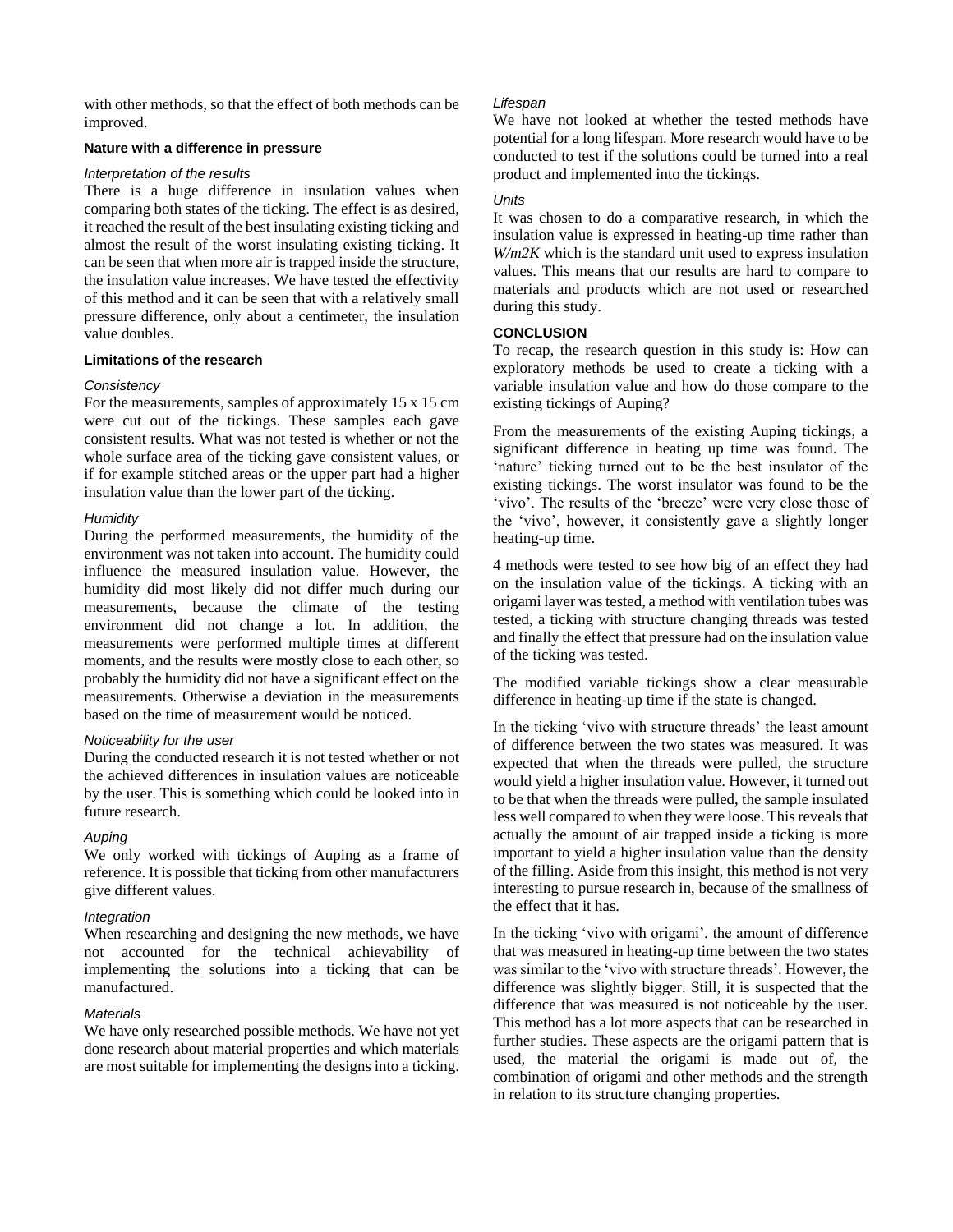The results that were obtained of the 'nature with ventilation tubes' were not expected. There turned out to be a very big, measurable difference between the two states of the ticking. We expected the ticking to insulate better when the ventilation tubes were closed, however, the insulation value turned out to be significantly higher when the tubes were open. There was a big change measured, being a difference in heating-up time of about 23 minutes. The cause of these counter intuitive results is not discoverable by the used measurement setup. Further research is required to get a clear image of the thermal behaviour of this ticking.

The last method that was tested to come to a variable insulation value was very effective and resulted in a big difference in insulation value. The unmodified ticking 'nature' was tested when it was pressed together at 0,5 cm and tested again when the material was pulled apart at 2,8 cm. This resulted in a difference of heating-up time of around 27 minutes. When pushed together the heating-up time was similar to those measured of the unmodified 'breeze'. This method of pulling and pushing the ticking is a quite simple method that might have many possibilities for implementation. For example electronic systems in bed with cables that pull the ticking tight or push them out. This also might be a very interesting area for our client to pursue research in. The ventilation tubes method also showed a very big difference, however, since the results of this tests are counter intuitive, further research is needed as to what is the cause of this difference.

In addition, this research arises other new questions, such as: Is the difference in insulation values during the night noticeable by users and how does it influence the sleeping experience of people? Can these new techniques be implemented into tickings in a comfortable way? What materials would have to be used? How can these methods be used to reach insulation values that are comfortable for the user? How can the temperature of the users be monitored and how can a decision be made as to what a suitable insulation value of the ticking would be? Are the designed solutions durable enough or do they wear out too fast? More research would have to be conducted to test if the solutions could be turned into a real product and implemented into the tickings.

To answer our research question: of the tested methods, adjusting the thickness of the ticking, caused by the changing the amount of applied pressure, has a lot of effect on the insulation value of the ticking. This would also be an interesting area for our client to pursue research in.

## **ACKNOWLEDGMENTS**

We thank our client Auping, specifically Geert Doorlag, who provided us with materials, papers and interesting insights in the manufacturing process that contributed to our research.

We would also like to thank Lenneke Kuijer, Roos van Berkel, Daniel Tetteroo and other staff of the TU/e, who provided us with valuable feedback during this study.

## **REFERENCES**

- 1. E R K Agten. 1995. Metingen aan het geheugenmetaal nitinol. DCT rapporten 008. Retrieved June 14, 2018 from <https://pure.tue.nl/ws/files/4441217/641713.pdf>
- 2. Saleh A. Al-Ajlan. 2006. Measurements of thermal properties of insulation materials by using -transient plane source technique. Applied Thermal Engineering 26, 17–18: 2184–2191. [https://doi.org/10.1016/J.APPLTHERMALENG.2](https://doi.org/10.1016/J.APPLTHERMALENG.2006.04.006) [006.04.006](https://doi.org/10.1016/J.APPLTHERMALENG.2006.04.006)
- 3. Lidia Badarnah. 2015. A Biophysical Framework of Heat Regulation Strategies for the Design of Biomimetic Building Envelopes. Procedia Engineering 118: 1225–1235. <https://doi.org/10.1016/J.PROENG.2015.08.474>
- 4. J Barrett, L Lack, and M Morris. 1993. The sleepevoked decrease of body temperature. Sleep 16, 2: 93–9. Retrieved June 14, 2018 from <http://www.ncbi.nlm.nih.gov/pubmed/8446841>
- 5. Derk-Jan Dijk, Christian Cajochen, Irene Tobler, and Alexander A. Borbély. 1991. Sleep Extension in Humans: Sleep Stages, EEG Power Spectra and Body Temperature. Sleep 14, 4: 294–306. <https://doi.org/10.1093/sleep/14.4.294>
- 6. E.H Haskell, J.W Palca, J.M Walker, R.J Berger, and H.C Heller. 1981. The effects of high and low ambient temperatures on human sleep stages. Electroencephalography and Clinical Neurophysiology 51, 5: 494–501. [https://doi.org/10.1016/0013-4694\(81\)90226-1](https://doi.org/10.1016/0013-4694(81)90226-1)
- 7. Lubos Hes, Cem Gunesoglu, and Sinem Gunesoglu. ANALYSIS OF HEAT TRANSFER IN INFLATABLE SLEEPING PADS. TEKSTİL ve KONFEKSİYON 25, 4. Retrieved June 14, 2018 from [http://dergipark.gov.tr/download/article](http://dergipark.gov.tr/download/article-file/218334)[file/218334](http://dergipark.gov.tr/download/article-file/218334)
- 8. Michael Izenson, Weibo Chen, Scott Phillips, Ariane Chepko, Grant Bue, Janet Ferl, and Daniel Cencer. 2015. Multifunctional Cooling Garment for Space Suit Environmental Control International Conference on Environmental Systems  $2$  EVA = Extravehicular activity ECDG = Environmental control and dehumidification garment. Retrieved June 14, 2018 from [https://ntrs.nasa.gov/archive/nasa/casi.ntrs.nasa.go](https://ntrs.nasa.gov/archive/nasa/casi.ntrs.nasa.gov/20150003483.pdf) [v/20150003483.pdf](https://ntrs.nasa.gov/archive/nasa/casi.ntrs.nasa.gov/20150003483.pdf)
- 9. Kurt Kräuchi. 1998. Circadian and homeostatic regulation of core body temperature and alertness in humans: what is the role of melatonin? SiRENE: Short and Long Term Effects of Transportation Noise Exposure View project. Retrieved June 14, 2018 from [https://www.researchgate.net/publication/2967067](https://www.researchgate.net/publication/296706758) [58](https://www.researchgate.net/publication/296706758)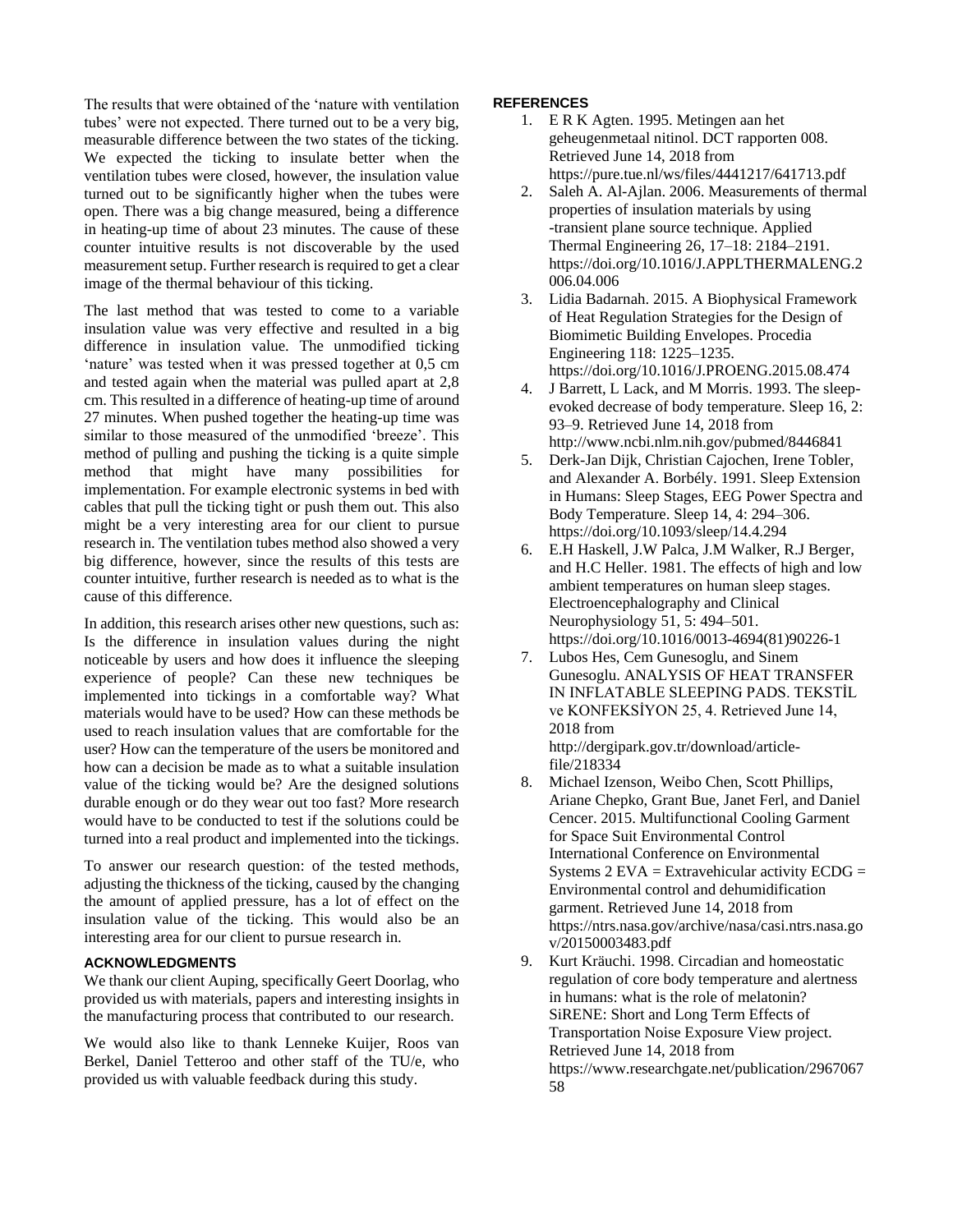- 10. Zhongping Lin and Shiming Deng. 2008. A study on the thermal comfort in sleeping environments in the subtropics—Measuring the total insulation values for the bedding systems commonly used in the subtropics. Building and Environment 43, 5: 905–916. <https://doi.org/10.1016/J.BUILDENV.2007.01.027>
- 11. Kazue Okamoto-Mizuno and Koh Mizuno. 2012. Effects of thermal environment on sleep and circadian rhythm. Journal of physiological anthropology 31, 1: 14. <https://doi.org/10.1186/1880-6805-31-14>
- 12. Dongmei Pan, Zhongping Lin, and Shiming Deng. 2010. A mathematical model for predicting the total insulation value of a bedding system. Building and Environment 45, 8: 1866–1872. <https://doi.org/10.1016/J.BUILDENV.2010.02.018>
- 13. Thomas Penzel and Regina Conradt. 2000. Computer based sleep recording and analysis. Sleep Medicine Reviews 4, 2: 131–148. <https://doi.org/10.1053/SMRV.1999.0087>
- 14. Kneginja Richter, Sophia Adam, Lennard Geiss, Lukas Peter, and Guenter Niklewski. 2016. Two in a bed: The influence of couple sleeping and chronotypes on relationship and sleep. An overview. Chronobiology International 33, 10: 1464–1472.

<https://doi.org/10.1080/07420528.2016.1220388>

15. Kneginja Richter, Sophia Adam, Lennard Geiss, Lukas Peter, and Guenter Niklewski. 2016. Two in a bed: The influence of couple sleeping and chronotypes on relationship and sleep. An overview. Chronobiology International 33, 10: 1464–1472.

<https://doi.org/10.1080/07420528.2016.1220388>

- 16. Mirim Shin, Mark Halaki, Paul Swan, Angus H Ireland, and Chin Moi Chow. 2016. The effects of fabric for sleepwear and bedding on sleep at ambient temperatures of 17°C and 22°C. Nature and science of sleep 8: 121–31. <https://doi.org/10.2147/NSS.S100271>
- 17. P. Strøm-Tejsen, D. Zukowska, P. Wargocki, and D. P. Wyon. 2016. The effects of bedroom air quality on sleep and next-day performance. Indoor Air 26, 5: 679–686.

<https://doi.org/10.1111/ina.12254>

- 18. Dongliang Zhao, Xin Qian, Xiaokun Gu, Saad Ayub Jajja, and Ronggui Yang. Measurement Techniques for Thermal Conductivity and Interfacial Thermal Conductance of Bulk and Thin Film Materials. Retrieved June 14, 2018 from [https://arxiv.org/ftp/arxiv/papers/1605/1605.08469](https://arxiv.org/ftp/arxiv/papers/1605/1605.08469.pdf) [.pdf](https://arxiv.org/ftp/arxiv/papers/1605/1605.08469.pdf)
- 19. 1998. Temperature control for a bed. Retrieved June 14, 2018 from <https://patents.google.com/patent/US5948303A/en>

20. 1958. Ventilating and cooling system for automobile seats. Retrieved June 14, 2018 from <https://patents.google.com/patent/US2978972A/en>

# **APPENDIX**

## **Unprocessed measurement results**

Since these files are not clear when placed in this document, using the following link you can view these files.

[https://drive.google.com/drive/folders/1Ltq7t16Ekh8bgtsafj](https://drive.google.com/drive/folders/1Ltq7t16Ekh8bgtsafjNiXL3LLACNva_k?usp=sharing) [NiXL3LLACNva\\_k?usp=sharing](https://drive.google.com/drive/folders/1Ltq7t16Ekh8bgtsafjNiXL3LLACNva_k?usp=sharing)

## **Process booklet**

Since these files are not clear when placed in this document, using the following link you can view these files.

[https://drive.google.com/drive/folders/1Ltq7t16Ekh8bgtsafj](https://drive.google.com/drive/folders/1Ltq7t16Ekh8bgtsafjNiXL3LLACNva_k?usp=sharing) [NiXL3LLACNva\\_k?usp=sharing](https://drive.google.com/drive/folders/1Ltq7t16Ekh8bgtsafjNiXL3LLACNva_k?usp=sharing)

## **Photos of the project**

Since these files are not clear when placed in this document, using the following link you can view these files.

[https://drive.google.com/drive/folders/1Ltq7t16Ekh8bgtsafj](https://drive.google.com/drive/folders/1Ltq7t16Ekh8bgtsafjNiXL3LLACNva_k?usp=sharing) [NiXL3LLACNva\\_k?usp=sharing](https://drive.google.com/drive/folders/1Ltq7t16Ekh8bgtsafjNiXL3LLACNva_k?usp=sharing)

## **Reflection Joppe Schutselaars**

## *Introduction*

This is a reflection of my first research project as an industrial design student. In this reflection my learning experiences, role in the group, contribution to the project, points of improvement and the project process will be discussed.

My first 2 projects were design projects and this was the first research project. For this another mindset was needed and we had to look at things from different perspectives as usual, I found this quite challenging in the beginning, but as the project went along I started to understand better where our focus should be on.

During the first quartile of the semester I was absent for a long time due to several medical complications and a scooter accident, due to this I had to work from home a lot. During this time I took on the responsibility of finding and reading relevant literature and background information.

During the second quartile of the semester I did a lot of different things and helped where needed. Things such as: measuring the drills, testing smart materials, making samples, folding the origami, collecting data and writing the report.

In the end I think we can be proud of what we have accomplished and the progress we have made

## *Learning experiences*

During this project my main goal was to learn how to do reliable measurements and learn about all steps that have to be taken when conducting research. Another goal was to improve my report writing skills and learn to better understand what the purpose of each sub-topic is. I feel that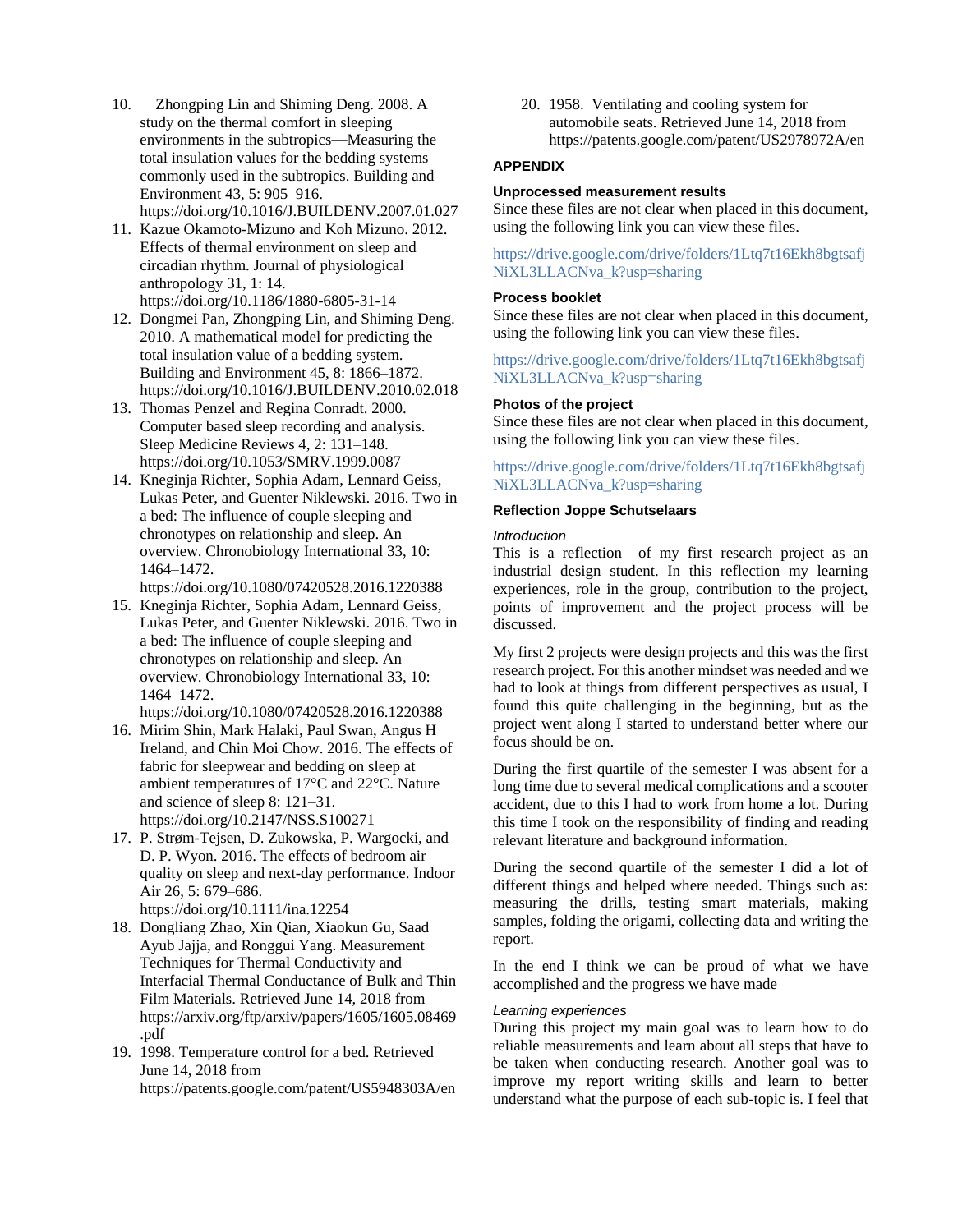those goals are achieved. I wrote and helped write in a lot of different parts in the report, at first I sometimes had difficulties understanding what the exact purpose was of each part, but after writing a part and receiving feedback on it, I gradually started to better understand this.

Another big learning experience is the fact that during a research project, a person cannot expect to research a wide range of aspects of the topic. First one aspect should be thoroughly researched, after which those results can be used for conducting further research. We wanted to first create the 'perfect' ticking which could immediately be implemented into a ticking. But we first had to only focus on whether or not our designed methods functioned properly and afterwards focus on their usability in real products. If we knew this in an earlier stage we could have started testing earlier, which would have given us more results. This learning experience is very useful for future projects.

#### *Expertise areas and learning experience*

#### *Creativity & Aesthetics*

This expertise area was partially developed during this semester, mainly during the last quartile when the prototypes had to be made. For this I taught myself how to fold the origami structure needed for our measurements.

#### *Technology & realization*

This expertise area mainly developed during the initializing of the measurements. Here W. Van Bommel, an employee of the department 'Building Physics and services'. He told us about the available technologies for measuring insulation values and how each of them functioned. This helped us in finding the best applicable measurement technique for our research.

#### *Math, Data & computing*

This is the expertise area which is developed the most during this project. I learned a lot about the use of sensors, collecting data and processing this data. At first I had difficulties correctly transferring the data into a useable excel data and turning these huge amounts of data into usable graphs, but after some extra explanations from Serge I now know how to do this. This knowledge has already shown to be useful for the course 'Making sense of sensors'. I also learned how to work with the referencing tool Mendeley, which has proven to be very useful for referencing in different styles.

#### *Points for improvement*

For a next research project there are some things which I would approach differently from what we have done now. I would start of by making a more elaborated planning and try to get an idea of what exactly we want to achieve from the beginning. During this project we sometimes were doing lots of things and gathering as much as information as possible, but without knowing what the exact purpose of those actions was. I feel everything could have been more efficient if we had a clear goal straight from the beginning of the project.

Another big point of improvement is the communication, due to the fact that I was absent for more than half of the first

quartile, we had to communicate a lot through Whatsapp or by calling. This made communication more difficult and caused it to often be lacking. I often was not up to date with new developments and new ideas or explorations and when asking questions it often took a few days before I received answers. This in turn made it harder for me to take initiative or think of new tasks for myself, which caused to keep looking into literature and search for background information. This could be improved by for example planning a skype meeting on a set time, 2 times a week every week. In this way everyone would know what each group member is doing at the moment and tasks can be divided more evenly.

#### **Reflection Maxime Vallentin**

#### *Introduction with learning objectives*

For me this was the first big research project during my study ID. As a result, I clearly got to know the difference between a design project and a design research project. The process that our group has gone through was much more challenging compared to the design projects that I have done so far. The challenge was mainly in finding the right designs for applying the methods we developed. Designing the right process for our research was harder than expected. When we finally had the right process in mind, we were able to get started quickly. Because we had already done a lot of useful preliminary work, we were able to apply the results in our research. This enabled us to accelerate the process and ultimately succeeded in putting our research on different methods into practice within the given time. Moreover, we have obtained interesting measurement results. I am satisfied with the final result.

#### *Expertise areas*

During this project I learned a lot in Math, Data and Computing. It is the first project where I have learned to work with very large quantities of numbers. During the measurement we have collected every two second values. This gave us an enormous amount of data that needed to be processed. I have learned how to process these large amounts of data in Excel.

I have also learned a lot in the field of Business and Entrepreneurship. It was interesting to get to know a company as large as Auping from within. I have learned what considerations are made before something is taken into production. Auping sometimes is not taking products into production if the company thinks they do not fit their image well.

In the field of Creativity and Aesthetics I am very challenged in the design and production of different ticking with different variable insulation values.

With regard to Technology and Realization I have made all the Instruments for the measurement setups that we used. It was quite a challenge to think up and produce those instruments.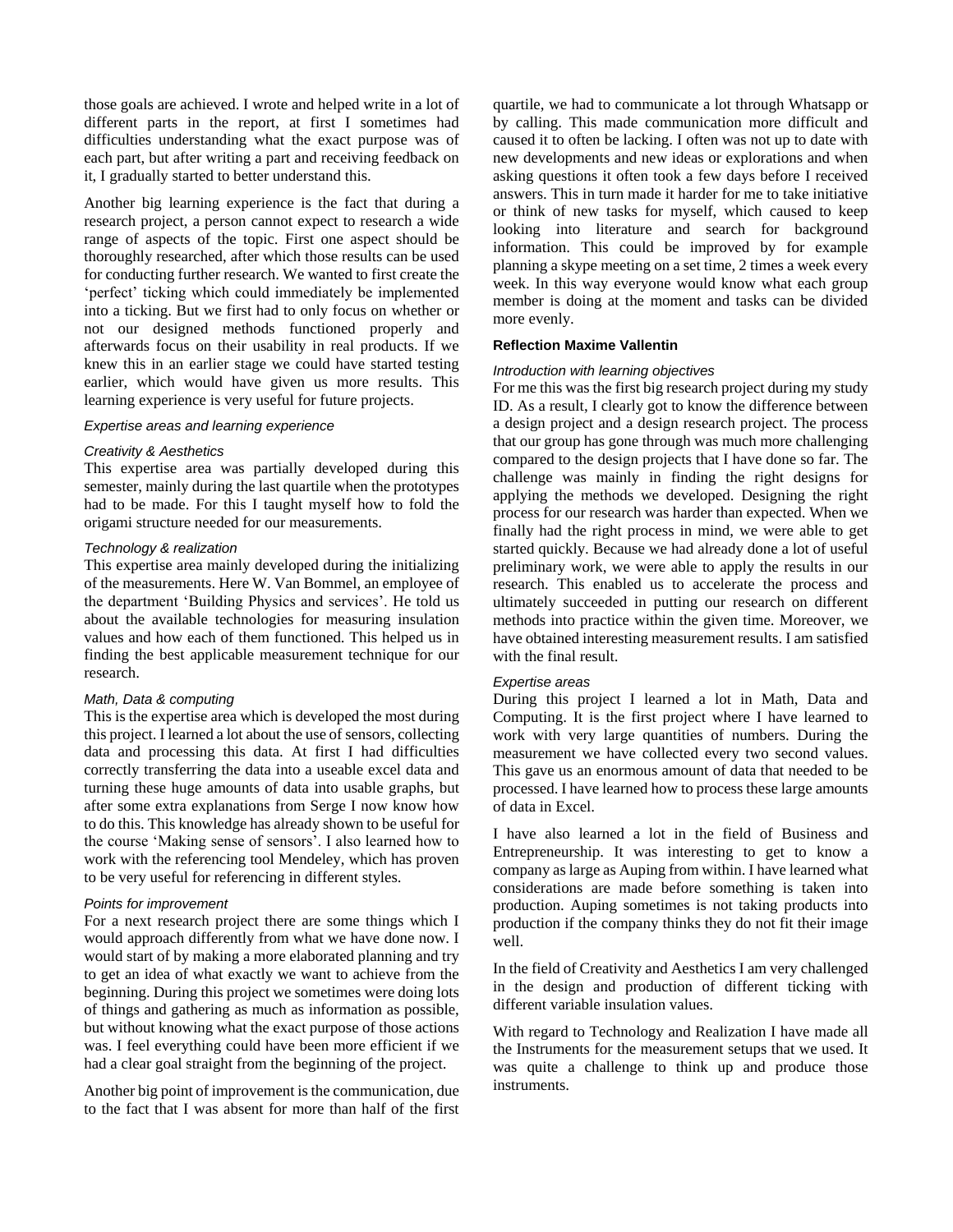For the User and Society section, I learned that it is sometimes better for the results to involve the user and society aspect only at a later stage of the research in the process.

## *Learning goals*

An important learning objective was learning to work with a measurement set-up with concrete technical values as result and in which the human factor plays no role at all.

In a design process, a design is first made and tested afterwards. By the delivered data, the bias is often caused by the persons examined. This type of research often involves the experience of the involved people. Moreover, people are very controllable. Also each person is different. In a research project (technical measurement set-up) it is important to consider at a very early stage how the research can be carried out with as little bias as possible. This means that in a research project the causes and types of bias must be mapped out in advance as much as possible and it must be considered how this bias can be prevented. It was very instructive for me to gain insight into this difference in research objects and the differences in bias that arise from this.

Through this project I have learned to identify the factor bias at an early stage and to eliminate it as much as possible in future studies.

## *Lessons learned*

The most important lesson I learned during the project is that research consists of many different sub-studies. Several studies are needed before a method can be integrated into a design.

We have been trying for a long time to take into account the practical feasibility of our methods. Something that is not at all important in the search for methods in an research project. It can therefore also mean that research does not yield applicable results. Something that is almost unthinkable in a design process. Usability is always a very important factor there. Our approach has ensured that we have been looking for a relatively long time for methods to create variable insulation values and only started to measure relatively late. A most important lesson expensive lesson, but a very important lesson. If we had previously thought of this, we would probably have been able to do more tests. However, because we had done so much research, we were fortunate enough to catch up.

I have also learned that when you do research for a company, this does not mean that a perfect design is required from the research. The results can also be very interesting for a company without the results being directly implementable.

During the visit to Auping, we went through a lot of current techniques and discussed many conditions that integrated sleeping comfort systems must meet. After this visit we have become very enthusiastic and because of this we have been trying for a long time to incorporate all conditions that a system must meet in our design process.

I also learned that when you do research for a company, this does not mean that research immediately has to deliver a perfect design. The results can also be very interesting for a company without the results being directly implementable.

During the visit to Auping, we went through a lot of current techniques and discussed many conditions that integrated sleeping comfort systems must meet. After this visit we have become very enthusiastic and because of this we have been trying for a too long period to incorporate all conditions that a system must meet in our design process.

#### *Team dynamics*

At team level this was also a more challenging project. Joppe has not been present for almost the entire first quartile due to various circumstances. Even working from home was not really possible for him in those circumstances. During this period communication with Joppe was not always good, partly because it was a fairly long period. The settlement of this came later, because I felt that Joppe never completely mastered the project and therefore did not take as much responsibility and initiative. This was sometimes very difficult and it was quite heavy because it cost me a lot of extra energy. I would really do this differently in the future. I would then try to involve the absent person more in the various decisions.

#### **Reflection Serge Gruson**

By means of this reflection, I want to describe, analyse and evaluate relevant topics being my contributions to the project, the collaboration in this project, the design research process and how these relate to the expertise areas and my learning goals.

#### *Learning goals*

My most important learning goals were centred around doing reliable and valuable research. In the past I felt like the results of user tests were always a little bit biased, and therefore not as valuable as they could have been. This project was the ultimate opportunity to focus on exact and uninfluenced measurements. I also wanted to develop my skills in writing a research paper, being able to create a clear structure that results in an easy-to-follow paper.

## *Contributions and the design research process*

In this project I have contributed in several ways. I would describe my main role as keeping an overview over the project. I did this by continuously communicating if and how the progress that was made related to the research question. This was very important to keep the project on the right track. Also discussions with our project coach were necessary to keep the right focus in the project. By executing this task I developed the professional skills *Communicating, Collaborating* and *Planning and Organizing*.

Since I was the only group member that had experience and some confidence in writing a research paper, I needed to keep an overview and had a leading role in writing the paper. This strongly developed my abilities to create a clear structure in the paper and therefore I developed a lot in *Research*